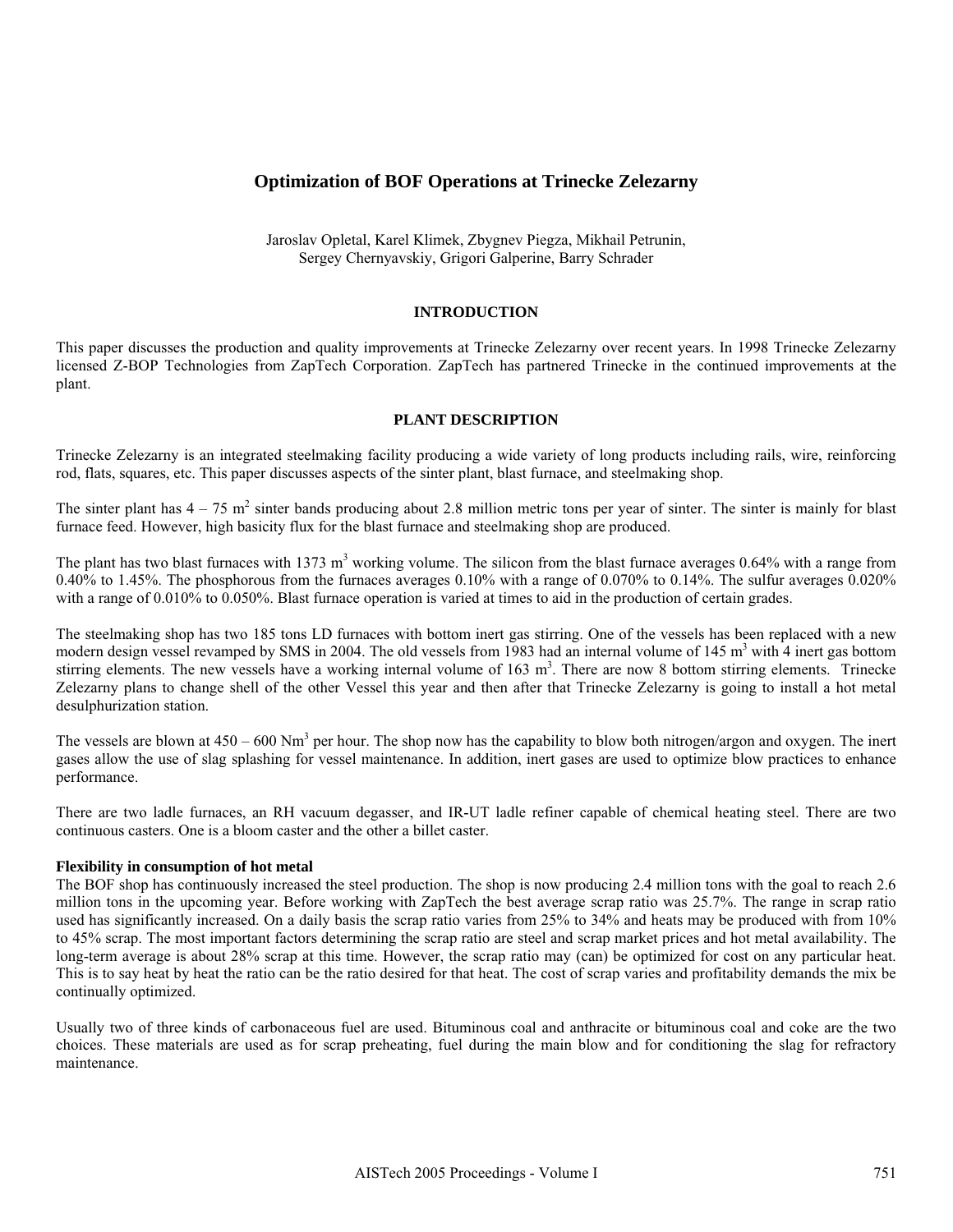When evaluated on a long-term basis, coke and anthracite perform with similar thermal effects. However, anthracite is more effective for use in rainy or wet seasons (spring & autumn). Coke is porous and looks like little sponges. Coke absorbs significant amounts of water in storage. Coke and anthracite are not stored under cover and are exposed to the elements. Anthracite is solid and does not absorb moisture.

Another positive aspect of anthracite is the ability to use larger quantities per heat. Anthracite is denser in comparison to coke. The small bin capacities of fuel bunkers are small. Also, the higher density provides faster fuel discharging from the scales. Discharge speed is very important large quantities of carbonaceous fuels are used. Figure 1 compares the use of coke to anthracite without scrap preheating.



The bunker capacity at Trinecke Zelezarny does not allow the use more than 5 tons of coke per heat. However, when anthracite is used, up to 6.5 tons of anthracite can be used per heat. Figure 1 also shows that the thermal efficiency of carbonaceous materials is reduced when large quantities of carbonaceous fuels are used. One reason for this effect is the use of very low energy hot metal for this case.

In summary anthracite provides the following benefits.

- 1. Anthracite is much denser than coke. Loading material into the bins, weighing the material and discharging the material are faster with anthracite.
- 2. If the bunker size is limited, anthracite can provide the ability to add more weight of fuel. Therefore, anthracite provides the ability to add more scrap. This allows the shop to replace more hot metal with scrap, increasing production.
- 3. Anthracite contains less sulfur allowing the use of more fuel for sulfur critical grades. Also, we believe that the sulfur in the anthracite is more easily combusted. More sulfur is burnt. Less is available to be absorbed into the bath.
- 4. Anthracite provides lower nitrogen in the steel.

### **Preheating**

Use of scrap preheating began in 1999 to increase the scrap melted in the furnace. Scrap preheating reduces hot metal consumption and improves safety though drying the scrap before hot metal charging.

At Trinecke Zelezarny scrap is preheated with only bituminous coal or a combination of bituminous coal and anthracite. Coke can be used in place of the anthracite. ZapTech has used other combination at other shops. They have used natural gas with coke or anthracite. The technologies are very flexible. ZapTech customizes the technology to meet each customer's specific equipment, steel chemistries, and specific goals.

Two kinds of scrap preheating are used into the vessel. These are:

- Short Scrap Preheating (3 4 minutes)
- Regular Scrap Preheating (6 minutes and more)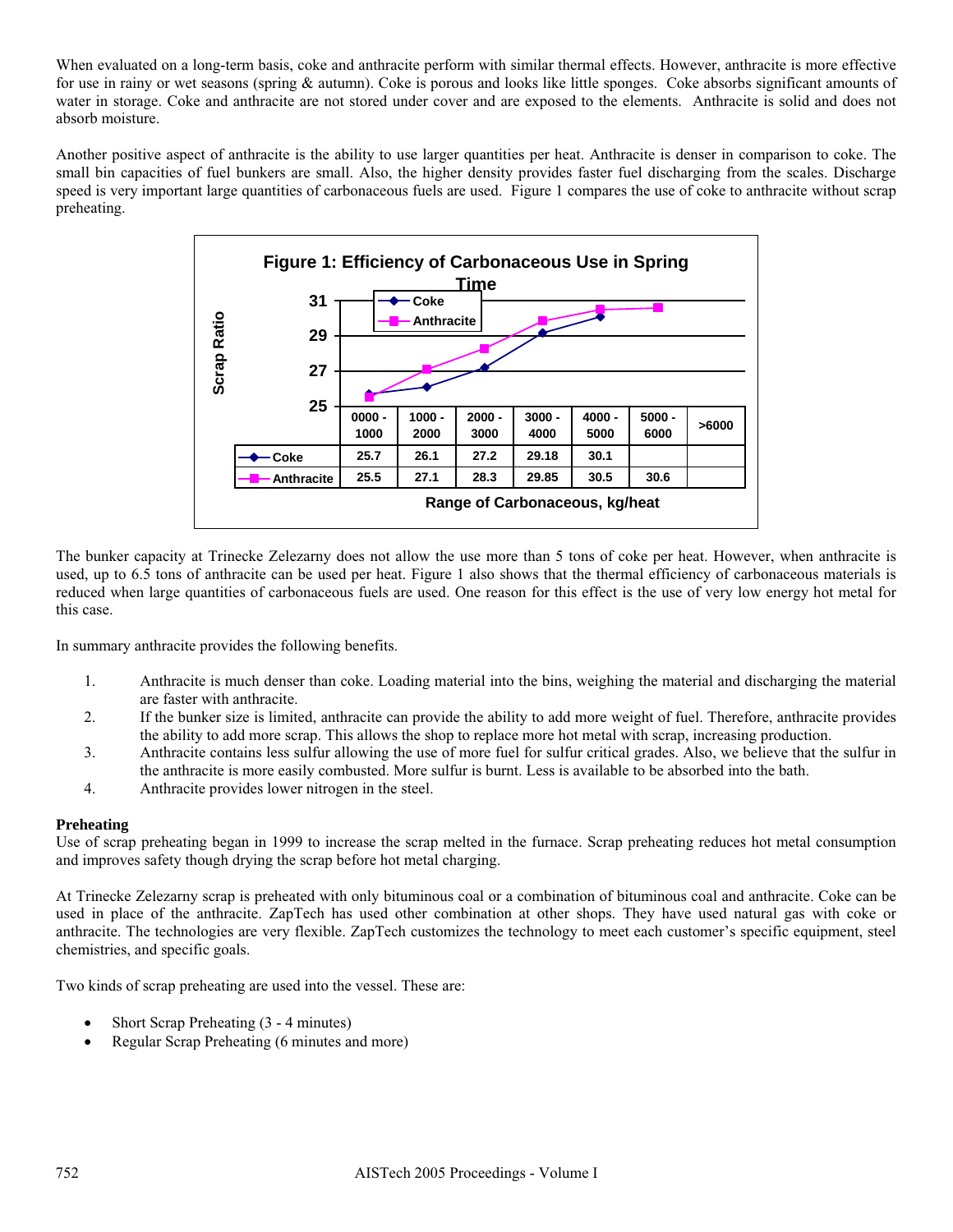The main reason for using the Short Scrap Preheating is for safety. Short Scrap Preheating removes water, ice or some oil from the surface of the scrap. This greatly reduces the probability of reactions during hot metal charging. Regular Scrap Preheating reaches the maximum safe increase to the scrap temperature and maximizes the reduction in hot metal consumption.

Please note that experience shows significantly higher efficiency for the carbonaceous fuels during scrap preheating as compared to similar consumptions during use during main blow. Figure 2 compares heats with scrap preheating to heats without preheating. It clearly shows that preheating provides better use of fuel. At the same consumption of carbonaceous fuels, scrap preheating provides an increase of at least 2% scrap.





Figure 3 shows the average percentage of heats that were preheated each year from the start of preheating in 1999. Nearly 80% of all heats utilize scrap preheating.

# **Sintered Fluxes**

Historically, Trinecke Zelezarny had shortage of fluxes for steelmaking. With this in mind ZapTech introduced technology for production of sintered fluxes at the Trinecke sinter plant to replace traditional fluxes at the BOF. It was determined that three components of the sintered flux are required to optimize a steelmaking operation. A sintered flux has to supply three components into the slag. Theses components are iron oxide, magnesia, and calcium oxide (Figure 4).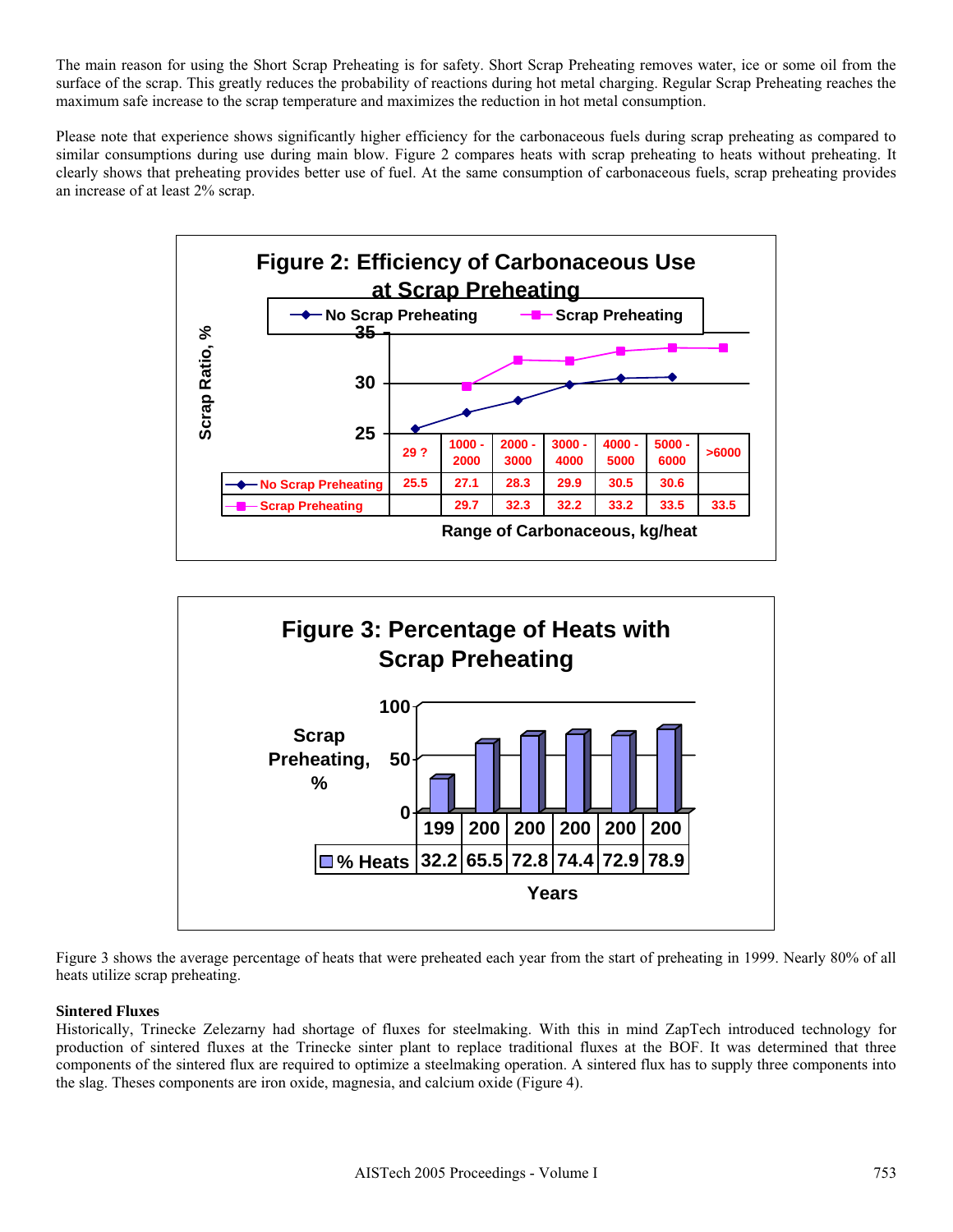

Figure 4: Types of Sintered Materials as Oxides Sources

The content of each component is varied depending on the goal. If the desire is to have a coolant and/or to consume a large amount of waste oxides, the flux material with a high iron oxide portion is manufactured.

The method to produce the sintered flux are unique and a trade secret. The material is not a traditional sinter. A true synthetic slag is formed with dissolution of the oxide components. Although the chemistry of the sintered flux can be varied, there are limits to the chemistry if strong and non-hydroscopic materials are to be produced. The limits are:

For FeOx sintered flux the maximum  $FeO<sub>x</sub>$  content is 65% For MgO sintered flux the maximum MgO content is 30% For CaO sintered flux the maximum CaO content is 50% For FeOx sintered flux the maximum Zn content is 3%

In use at the steelmaking shop moisture content is less than 8%. As the materials are not hydroscopic they can be stored out of doors. It is conceivable that with storage in a building the moisture content can be lower. However, this is not practical for the Trinecke operation. The material is stored comfortably for at least 9 months. The exact shelf life is not known as the material is produced once per month and used over the following months. What do you do if you receive too much burnt dolomite or burnt lime? Storage of these calcined materials is a definite problem. Using sintered flux materials does not require special storage bins. The sinter plant can produce the sintered flux at the convenience of the sinter plant operation.

Almost as convenient, the material is strong. The sizing is stable because the material is strong. About 90% of the material is 5mm to 40 mm. This is a very good size for optimizing slag formation and minimizing losses due to fines. Also, the sintered fluxes have a bulk density significantly higher than burnt fluxes. The use of sintered fluxes has improved housekeeping at the BOF.

Use of this sintered flux with a high MgO content has allowed Trinecke Zelezarny to stop using burnt dolomite completely. This high MgO sinter is termed DoloSinter. DoloSinter provides the MgO units in a pre-fused slag. It simply melts and begins to work. This improves energy recovery, refining and yield.

### **FeOx Sintered Flux**

Normally, the Trinecke BOF operation is short of hot metal. The shop needs to consume as much as cold metallic charge as possible. However, as with all steelmakers for short periods of time there is too much hot metal and hot metal consumption must be increased. FeOx sintered flux is manufactured for consumption in periods of hot metal excess. Also, it is used as a slag fluidizer and accelerator for slag formation during other periods. This material can be thought of as a substitute for Waste Oxides Briquettes (WOB's) or iron ore.

This material has two functions. The first function is use as a coolant similar to WOB's. The second use is as a flux. WOB's are not a good flux. FeO<sub>x</sub> sintered flux provides higher hot metal consumption when used as a coolant and provides added refining for producing low sulfur steel grades. Typically, the refining benefits provided by  $FeO<sub>x</sub>$  sinter lower burnt flux consumption (burnt lime and burnt dolomite). Generally, WOBs require increased consumption of burnt lime and/or burnt dolomite.

Table 1 shows the improvements achieved with use of FeOx sintered flux. This table was development for 30kg/t use of this material. This consumption is the optimal for Trinecke. This was determined through experimentation. Another shop may find that the optimum use level is different.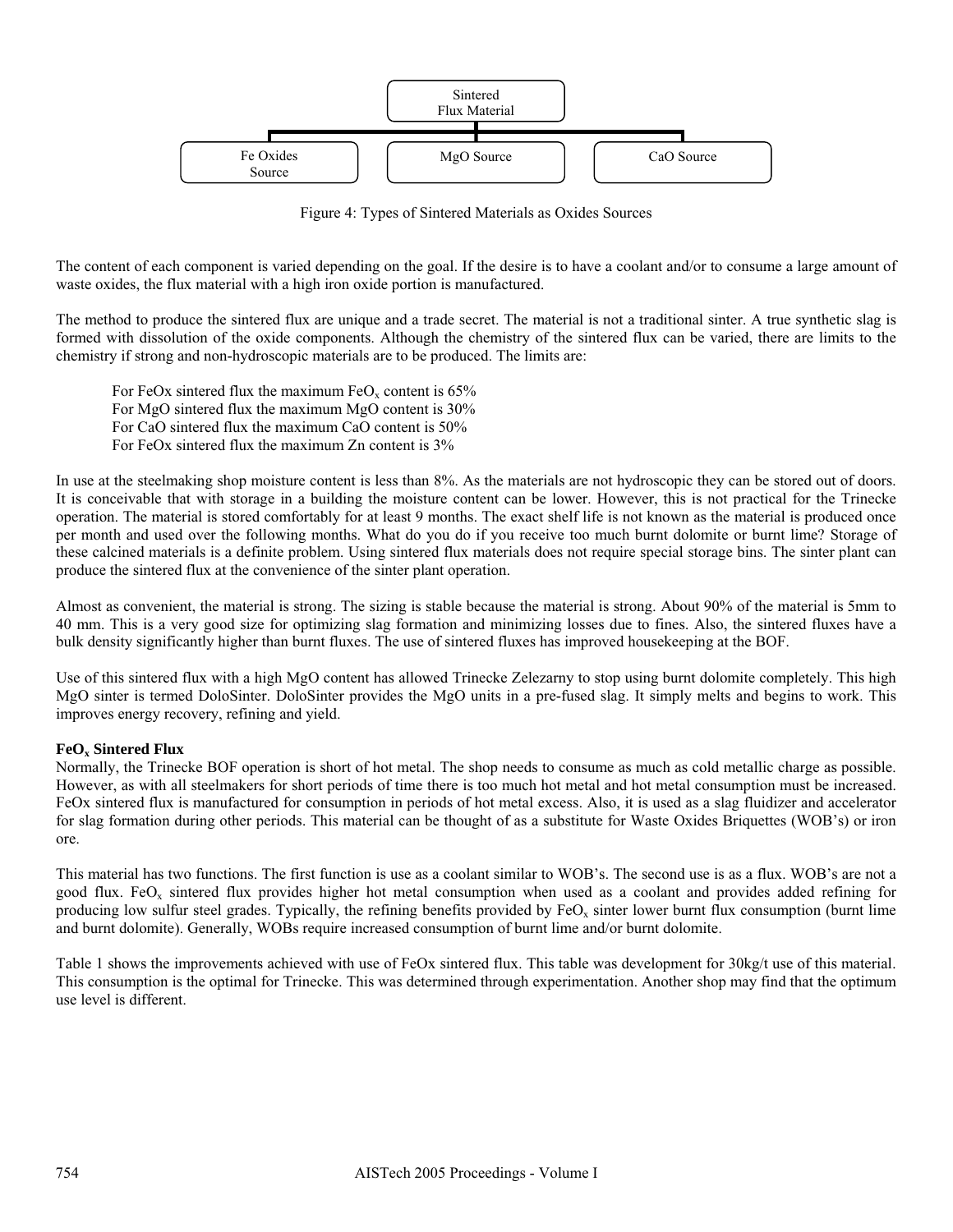| Items                                      | Units         | Consumption |
|--------------------------------------------|---------------|-------------|
| FeOx sintered flux consumption             | Kg/t          | 30          |
| Reduction of Lime Consumption              | Kg/t          | 3.6         |
| Reduction of MgO sintered flux consumption | Kg/t          | 6.1         |
| Reduction of Scrap Ratio                   | $\frac{0}{0}$ | 4.          |

Table 1: Results of FeOx sintered flux use

#### **ZapTech's Dynamic Slag Model is used to control slopping**

The Dynamic Slag Model was presented previously in Indianapolis. The model is an everyday tool at the Trinecke BOF and ZapTech keeps refining the technology. The technology was adapted in the following manner. Figure 4 graphically displays the slag height from the beginning till the end of particular heat. This was an observation, and was not controlled by the technology. The Figure 4 also shows that the heat did slop.

The heat began to slop when the Slag Height reached the Critical Slag Height. Slopping continued to increase as the Slag Height increased. Slopping disappeared temporary when the oxygen flow rate decreased to as a reactionary measure. As seen in the graph the Slag Height was reduced but it is still high at that time. Therefore, the slopping began again after a short time. However the intensity of slopping was reduced owing to lower oxygen flow rate and slag height reflected this phenomenon. Slopping disappeared for the rest of the duration of the blow when the Actual Slag Height decreased below the Critical Slag Height.



Figure 4: View of the Maximum Slag Height, Critical Slag Height and Slopping During a Heat.

The technology used to prevent slopping proposes actions at all stages of heat preparation and production. Every time the model is provided data the model calculates the Slopping Potential. Raw material changes are suggested before the blow. Flux weight and timing, as well as, blow parameters are suggested during the blow. All actions are directed to control the Slag Height. The Slag Height during the blow should not exceed Critical Slag Height. The maximum slag height is controlled by optimizing the quantity of each scrap type, fluxes, fuels, coolants while considering the aim parameters for nitrogen, sulfur, phosphorous. Blow profile, flux profiles, and Gap are also optimized. Figure 8 summarizes the actions controlled.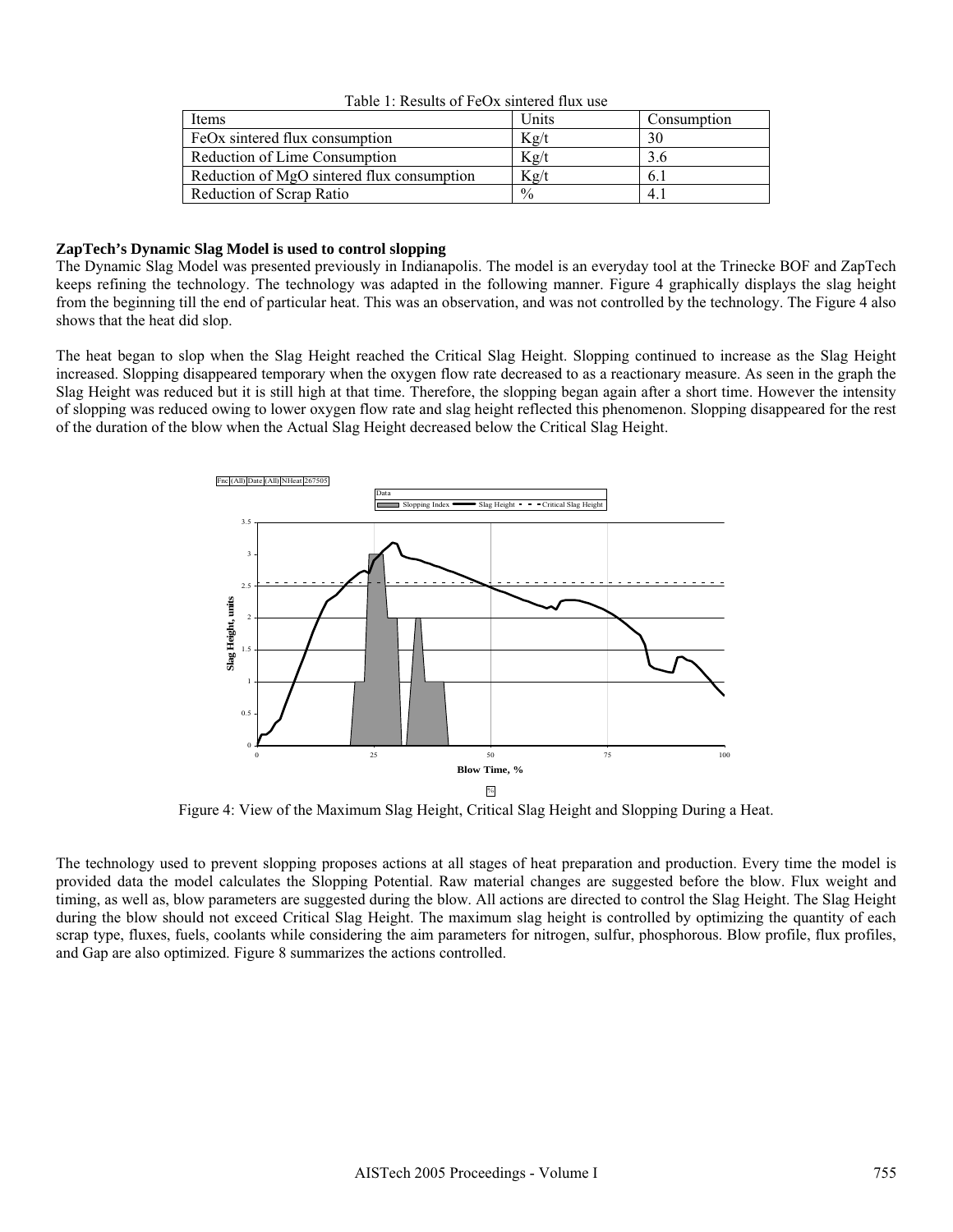

Figure 5: Summary of Actions to Control Slopping

As shown in Figure 5 there is a wider spectrum of possible actions before the oxygen blow begins. After each operation is completed in the preparation of the heat, the spectrum of possible improvements to the heat begins to narrow. It becomes especially narrow after the beginning of the oxygen blow. For example, if the fluxes are already in the weigh hopper the blow profile and Gap are the only changes that can be made. Therefore, without early corrections to the charge preventing slopping can be a difficult task.

## **Added Technology For Blowing Nitrogen With Oxygen**

Trinecke Zelezarny uses nitrogen during main blow to control the slopping. The addition of nitrogen is made in automatic mode at the work of Dynamic Slag model. Use of nitrogen has increased yield by 0.24%

### **Blow Profiles**

Trinecke does not use an exact blow profile as used in the traditional sense at most BOF shops. Most shops have a number of discreet blow profiles based on such elements as silicon, carbon, phosphorus, etc. Trinecke does not use traditional flux profiles either. Most shops have a set way of adding the fluxes. In Trinecke the Blow and Flux Profiles, the bath location and the total metallic charge weight depend on the Predicted Slag Height and Expected Slopping Rate calculated through the Dynamic Slag Model.

### **Critical Point of the Blow**

ZapTech developed the use of an intermediate critical point in the blow based on gas analysis to optimize process control. The oxygen blow is stopped based on information about gas analyzes during the blow allowing accurately reaching the required carbon and temperature. The information provided during the blow allows a more accurate calculation of the end point and more accurate calculation of the final phase of blow. This has significantly increased turndown performance. Now about 90% of heats reach required the goal for tapping.

### **Lining Life**

Production of low phosphorous steel from the high phosphorous hot metal requires a high utilization rate of inert gas bottom stirring. In the past this severely limited lining life improvements. Combining the improvements in process control provided through ZapTech with refractory maintenance improvements provided with slag splashing allows the goal of 4200 heats per lining possible while maintaining a high utilization of bottom inert gas stirring. Although some feel that inert gas stirring and slag splashing are incompatible we feel this is not true.

Lining life and production have increased while tougher and tougher steel grades are being produced. Now Trinecke Zelezarny has 2600 heats on lining. And life of tuyeres has doubled.